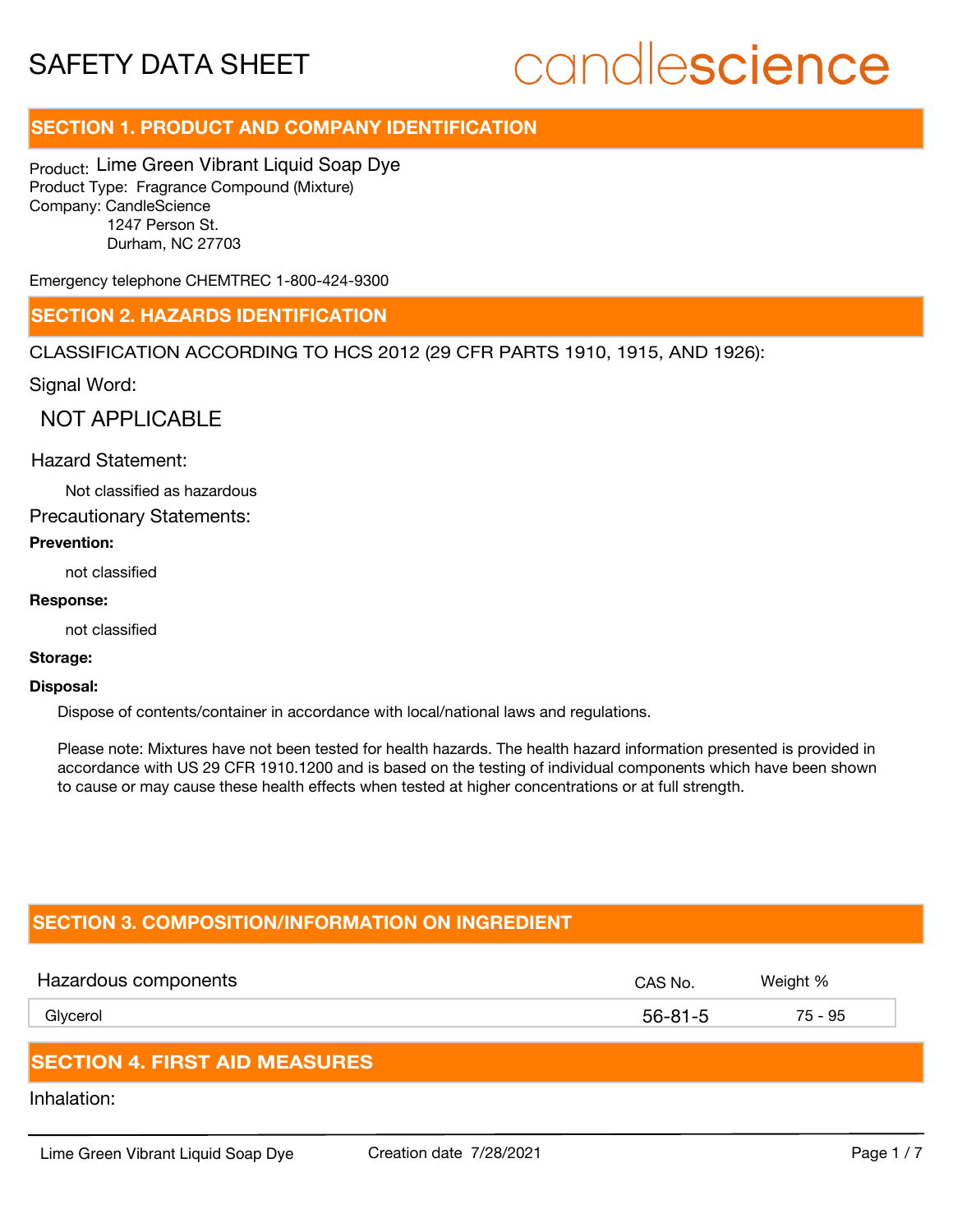# candlescience

Assure fresh air breathing. Allow the victim to rest.

#### Skin contact:

Wash off immediately with soap and plenty of water. Wash contaminated clothing before reuse. If skin irritation persists, call a physician.

#### Eye contact:

Rinse immediately with plenty of water, also under the eyelids, for at least 15 minutes. (Call a physician if irritation persists.).

#### Ingestion:

Do NOT induce vomiting.

#### Most important symptoms:

Not expected to present a significant hazard under anticipated conditions of normal use.

Indication of immediate medical attention:

not classified

#### General information:

Treat symptomatically.

# **SECTION 5. FIREFIGHTING MEASURES**

#### Suitable extinguishing media:

Foam, carbon dioxide, or dry chemical.

#### Unsuitable extinguishing media:

Avoid use of water in extinguishing fires.

#### Specific hazards:

During fire, gases hazardous to health may be formed. Do not allow run-off from fire fighting to enter drains or water courses.

#### Special fire fighting procedures:

Wear self-contained breathing apparatus for firefighting. Move containers from fire area if it can be done safely. Use water spray jet to protect personnel and to cool endangered containers.

# **SECTION 6. ACCIDENTAL RELEASE MEASURES**

## Personal precautions, protective equipment and emergency procedures:

Evacuate personnel to safe areas. Remove all sources of ignition. Ensure adequate ventilation. Keep people away from and upwind of spill/leak. Wear appropriate protective equipment and clothing during clean-up.

## Environmental precautions:

Do not allow to enter into soil/subsoil. Do not allow to enter into surface water or drains. Dispose of in accordance with local regulations. Local authorities should be advised if significant spillage cannot be contained.

# Methods and materials for containment and cleaning up:

Soak up with inert absorbent material (e.g. sand, silica gel, vermiculite). Keep in suitable and closed containers for disposal. Clean contaminated floors and objects thoroughly while observing environmental regulations.

# **SECTION 7. HANDLING AND STORAGE**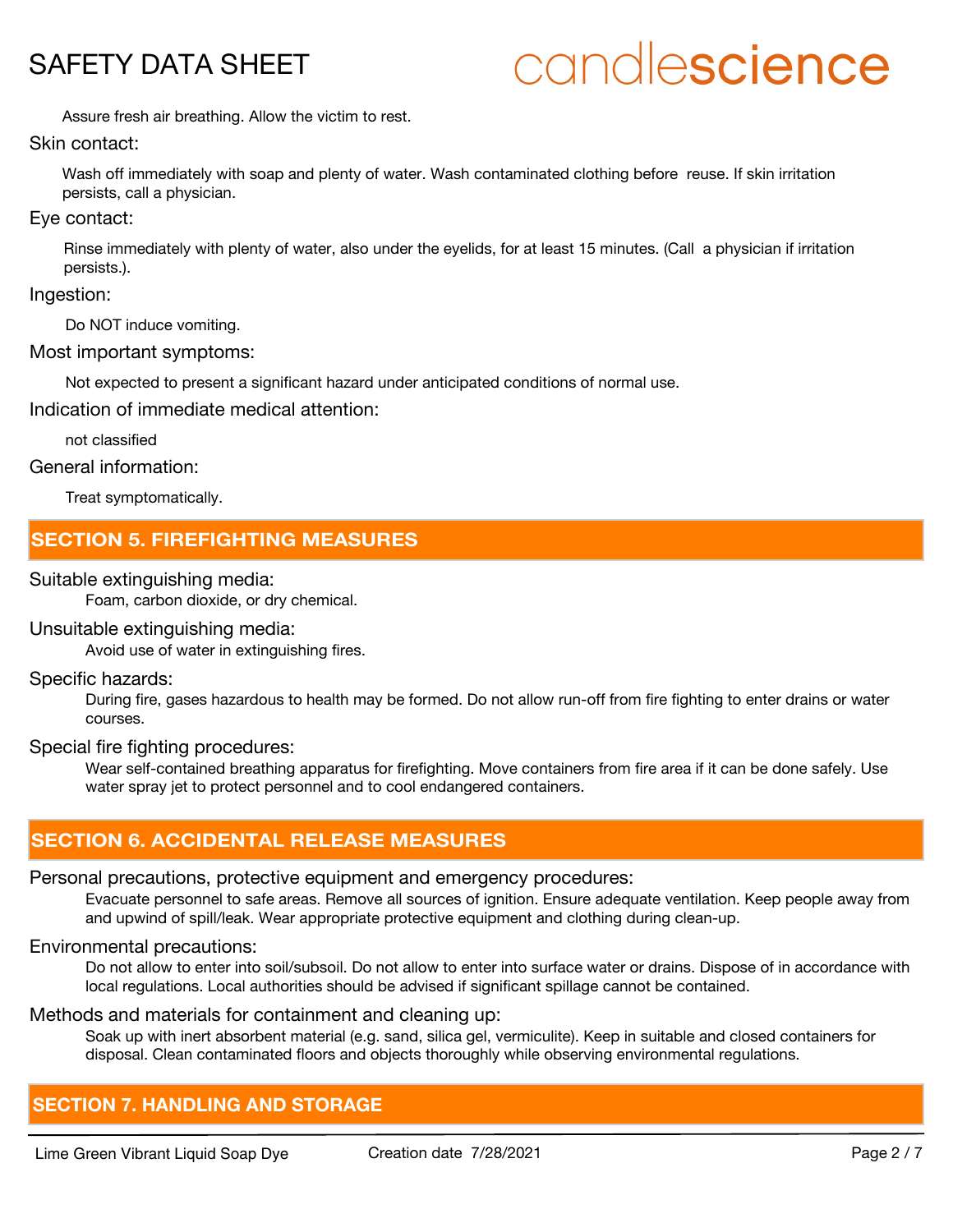# candlescience

#### Precautions for safe handling:

Avoid contact with skin and eyes. Avoid prolonged inhalation of vapors. Wash hands and other exposed areas with mild soap and water before eating, drinking or smoking and when leaving work. Handle in accordance with good industrial hygiene and safety practices.

Conditions for safe storage, including any incompatibilities:

Store in tightly closed and upright container in a cool, dry, ventilated area. Store away from light, heat, and sources of ignition.

# **SECTION 8. EXPOSURE CONTROLS/PERSONAL PROTECTION**

#### Exposure Guidelines:

ACGIH: Glycerol (CAS 56-81-5) TWA 10 mg/m<sup>3</sup>

OSHA PEL: Glycerol (CAS 56-81-5) TWA (total mist) 15 mg/m<sup>3</sup>

OSHA PEL: Glycerol (CAS 56-81-5) TWA (mist respirable fraction) 5 mg/m<sup>3</sup>

## Appropriate Engineering Controls:

#### **Ventilation:**

Use engineering controls to maintain airborne levels below exposure limit requirements or guidelines. If there are no applicable exposure limit requirements or guidelines, use only with adequate ventilation. Local exhaust ventilation may be necessary for some operations.

#### Personal Protective Equipment:

#### **Eye protection:**

Ensure that eyewash stations and safety showers are close to the workstation location. Chemical resistant goggles must be worn.

#### **Hand protection:**

Wear chemical resistant gloves suitable for this material as determined by a hazard assessment. Gloves should be discarded and replaced if there is any indication of degradation or chemical breakthrough.

#### **Skin and body protection:**

Wear protective clothing suitable for this material as determined by a hazard assessment.

#### **Respiratory protection:**

Respiratory protection should be worn when workplace exposures exceed exposure limit requirements or guidelines. If there are no applicable exposure limits or guidelines, use an approved respirator where there is a potential for adverse effects, including but not limited to respiratory irritation or odor, where indicated or required by the exposure assessment. Selection of air-purifying or positive-pressure supplied air will depend on the results of the exposure assessment which includes an evaluation of the specific operations and the actual or potential airborne concentrations. The type of cartridge or filter to be used must be selected and approved for the chemical, class, or classes of chemicals likely to be encountered in the workplace. For emergency conditions, use an approved positive-pressure self-contained breathing apparatus.

#### **General hygiene considerations:**

Handle in accordance with good industrial hygiene and safety practice. Remove contaminated clothing and protective equipment before entering eating areas. Wash hands before breaks and immediately after handling the product.

# **SECTION 9. PHYSICAL AND CHEMICAL PROPERTIES**

#### Appearance: Liquid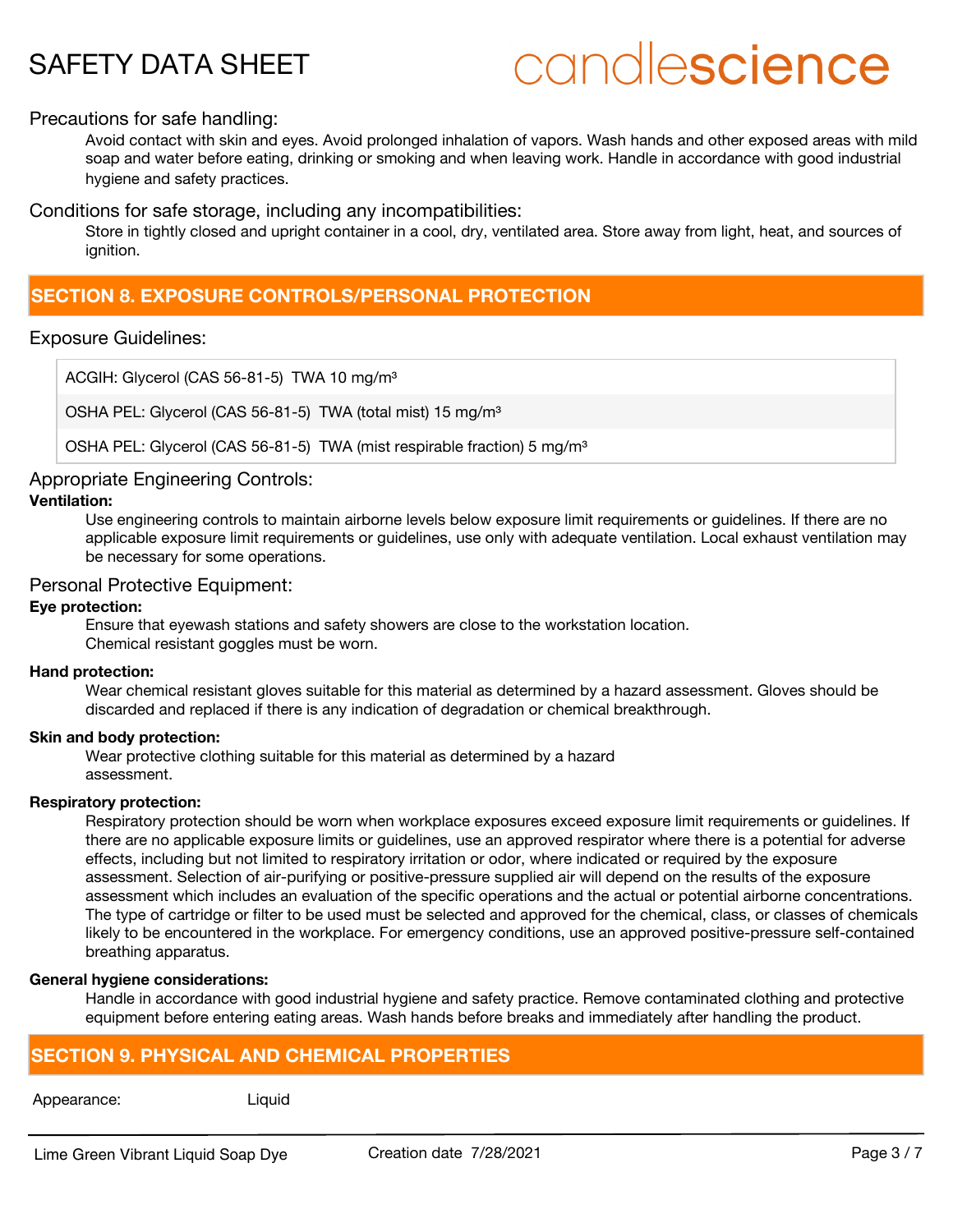| Color:                                        | green              |  |
|-----------------------------------------------|--------------------|--|
| Odor:                                         | odourless          |  |
| Odor threshold:                               | N/A                |  |
| pH:                                           | N/A                |  |
| Melting point:                                | N/A                |  |
| Boiling point:                                | $>350^\circ$ F     |  |
| Flashpoint:                                   | 94 °C<br>°F<br>201 |  |
| Evaporation Rate (Butyl Acetate = 1): $N/A$   |                    |  |
| Flammability (solid, gas):                    | N/A                |  |
| Upper lower flammability or explosive limits: | N/A                |  |
| Vapor density (Air=1):                        | N/A                |  |
| Vapor pressure:                               | N/A                |  |
| Specific gravity (H2O=1):                     | 1.261              |  |
| Solubility in water:                          | soluble            |  |
| Solubility in other solvents:                 | N/A                |  |
| Partition coefficient: n-octanol/water:       | N/A                |  |
| Auto-ignition temperature:                    | N/A                |  |
| Decomposition temperature:                    | N/A                |  |
| Kinematic viscosity:                          | N/A                |  |
| Dynamic viscosity:                            | N/A                |  |
| Explosive properties:                         | Not explosive      |  |
| Oxidizing properties:                         | Not oxidizing      |  |
| Refractive index:                             | N/A                |  |

# **SECTION 10. STABILITY AND REACTIVITY**

## **Chemical stability:**

The product is stable and non-reactive under normal conditions of use, storage and transport.

# **Possibility of hazardous reactions:**

Material is stable under normal conditions.

## **Conditions to avoid:**

Heat, flames and sparks. Temperature extremes and direct sunlight.

## **Incompatible materials:**

Strong oxidizing agents. Strong acids. Strong Bases.

# **Hazardous decomposition products:**

No hazardous decomposition products are known.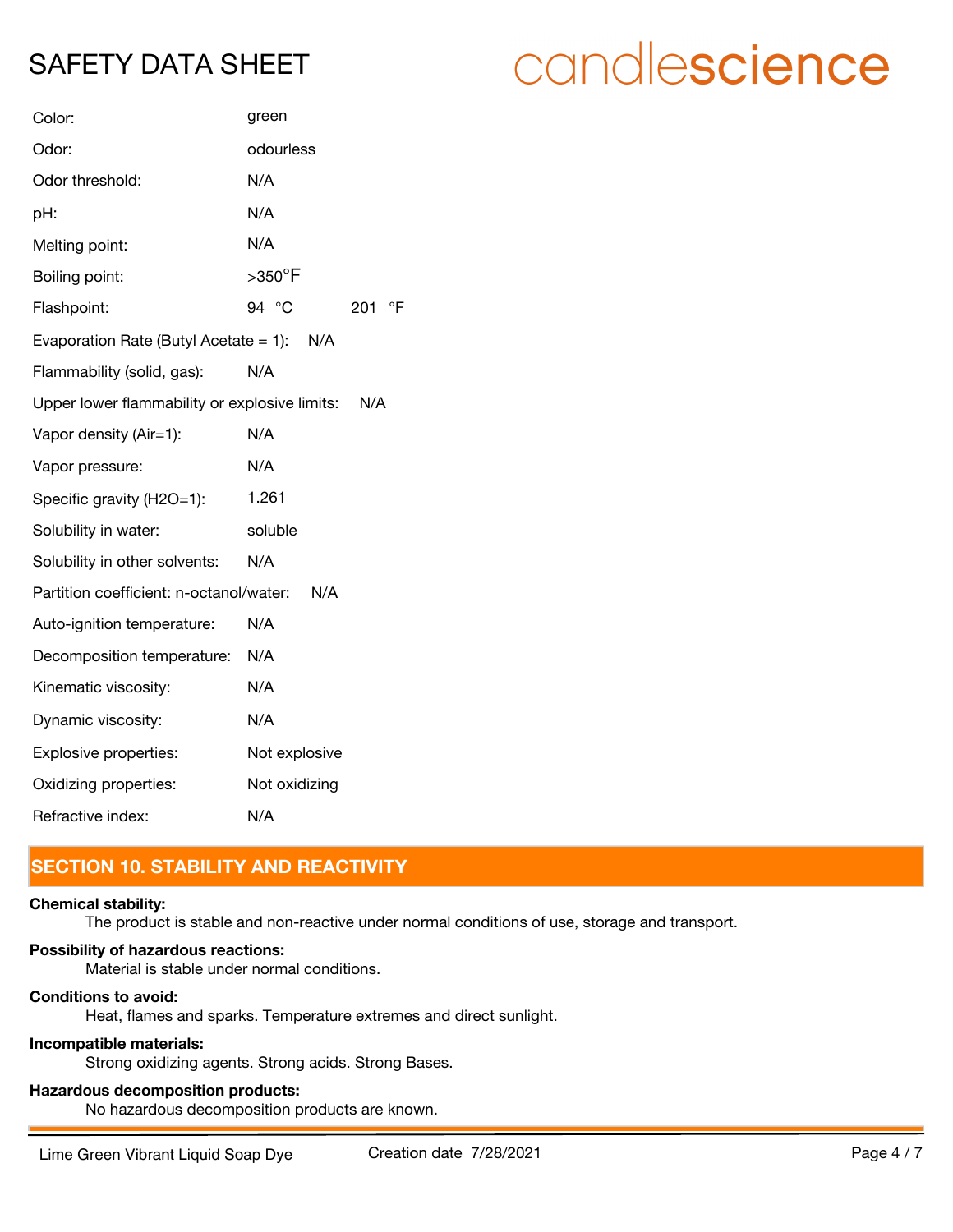# candlescience

# **SECTION 11. TOXICOLOGICAL INFORMATION**

#### **Acute oral toxicity:**

N/A

#### **Acute dermal toxicity:**

N/A

#### **Acute inhalation toxicity:**

N/A

## **Skin corrosion/irritation:**

not classified

#### **Serious eye damage/eye irritation:**

May cause slight irritation.

#### **Respiratory or skin sensitization:**

not classified

#### **Mutagenicity:**

No data available to indicate product or any components present at greater than 0.1% are mutagenic or genotoxic.

#### **Reproductive toxicity:**

This product is not expected to cause reproductive or developmental effects.

#### **Carcinogenicity:**

Not classifiable as to carcinogenicity to humans.

Please note: Mixtures have not been tested for health hazards. The health hazard information presented is provided in accordance with US 29 CFR 1910.1200 and is based on the testing of individual components which have been shown to cause or may cause these health effects when tested at higher concentrations or at full strength.

# **SECTION 12. ECOLOGICAL INFORMATION**

#### **Ecotoxicity:**

Not established.

#### **Persistence and Degradability:**

Not established.

#### **Bioaccumulation:**

Not established.

#### **Other Adverse Effects:**

Avoid release to the environment.

# **SECTION 13. DISPOSAL CONSIDERATIONS**